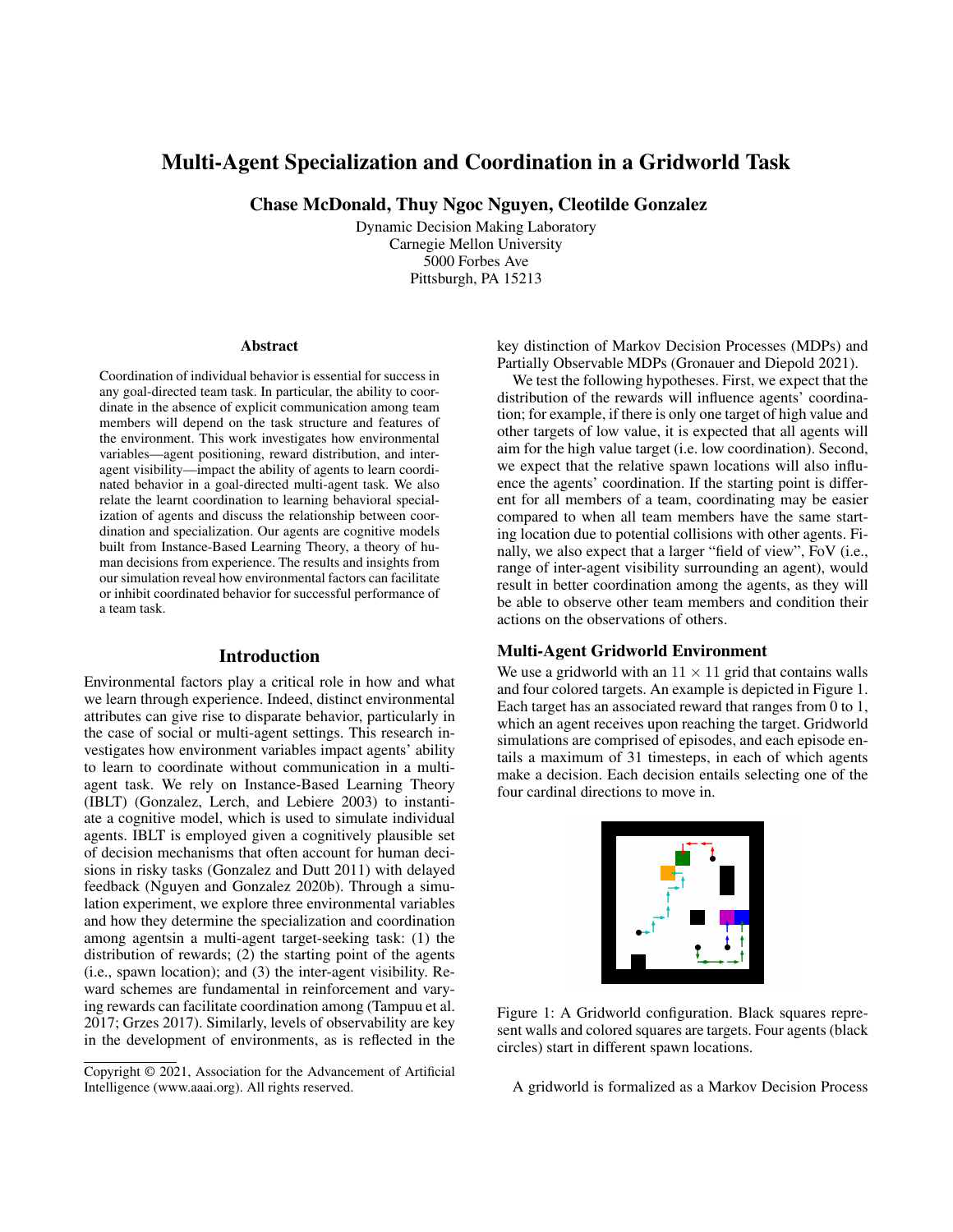(MDP). Each MDP  $M$  has a state space  $S$ , and, in its most simple form, each  $(x, y)$ -coordinate in the grid represents a state  $S \in \mathcal{S}$ . At each within-episode time step  $t \in \{1, \ldots, T\}$ , an agent j observes their state  $S_{i,t}$ , then takes an action  $A_{i,t}$ from a common action space  $A$  (up/down/left/right) to move into state  $S_{i,t+1}$  and observes the reward (or cost)  $R_{i,t}$ . By executing a policy  $j$  in the environment  $M$ , an agent creates a trajectory denoted by  $\mathcal{T}_j = \{ (S_{j,t}, A_{j,t}) \}_{t=1}^T$ . Each environment is a  $11 \times 11$  grid that contains obstacles (black cells) and four colored targets, an example of which is depicted in Figure 1. Each target has an associated reward that ranges from 0 to 1 which an agent receives upon reaching the target. See also: (Nguyen and Gonzalez 2020a,b).

The multi-agent gridworld simulations include four agents, each acting in agreement with the IBL algorithm (described below). Each agent is penalized for each step taken in the environment (-0.01) and for running into walls or other agents (-0.05). If two agents attempt to move to the same position, one is randomly prioritized and moves successfully, while the other receives the collision penalty  $(-0.05)$ and their position is unchanged. At the beginning of each episode, agents spawn at their respective location and each agent simultaneously takes an action until all agents have reached a target or 31 steps have elapsed, forming a trajectory. Importantly, no two agents may reach the same target; once a target has been reached by one agent, they occupy that position and stop interacting with the environment until the episode terminates.

## Instance-Based Learning Model in the Multi-Agent Gridworld task

Each agent acts according to an algorithm defined in the Instance-Based Learning Theory (IBLT) (Gonzalez, Lerch, and Lebiere 2003). Each agent in the team stores and manages its own memory of instances. In IBLT an instance is a memory unit stored when a decision is evaluated or experienced, and it is comprised of three distinct parts: a situation (or state)  $S$  (the attributes describing the context of the decision), a decision (or action)  $A$ , and a utility (or reward)  $R$ . The IBL agent of the gridworld stores instances that contain the location  $(x, y)$ , the decision is the possible movement of the agent, and the outcome that the agent receives as a result.

To make choices, IBL models use the choice mechanism *Blending* (Gonzalez and Dutt 2011), defined as an expected value for each alternative, where the outcomes of past instances are weighted by the probability of retrieving such instances from memory. The IBL model selects the alternative with the highest blended value.

Let an option  $k = (S, A)$  be defined by taking an action A in state S. At time t, assume that there are  $n_{k,t}$  different generated instances  $(k; x_{i;k;t})$  for  $i = 1; \dots; n_{k;t}$ , which correspond to selecting k and achieving outcome  $x_{i,k,t}$ . Then, IBLT associates each instance  $\ell$  in memory with an activation value (Eqn. 1), representing how readily available that information is in memory (Anderson and Lebiere 2014):

$$
Act_{i;k;t} = \ln \frac{\times}{t^{\prime}2T_{i,k,t}}(t-t^{\phi})^{d} + \ln \frac{1-i_{i;k;t}}{i_{i;k;t}} \quad (1)
$$

where  $d$  and are decay and noise parameters, respectively;  $T_{i;k;t} \subset \{0; \dots; t-1\}$  is the set of previous steps in which the instance *i* was observed, and  $i_{i,k;t} \sim$ Uniform $(0, 1)$  is a randomly generated value. The activation is used to determine the probability of retrieval (Eqn. 2) of an instance from memory:

$$
p_{i;k,t} = \frac{e^{Act_{i,k,t}=}}{\prod_{\substack{n_{k,t} \\ j=1}}^{\text{R}} e^{Act_{j,k,t}=}}
$$
(2)

This, in turn, is used to calculate the expected utility, or blended value (Eqn. 3, of an option  $k$ , based on a blending mechanism designed for choice tasks (Lebiere 1999; Lejarraga, Dutt, and Gonzalez 2012; Gonzalez and Dutt 2011):

$$
V_{k;t} = \sum_{j=1}^{\frac{4k}{k},t} p_{i;k;t} X_{i;k;t}
$$
 (3)

where is the Boltzmann constant that we define as  $=$  $\sqrt{2}$ .

## Simulation Experiment

We ran a 2 (Distribution of rewards: Dirichlet or Uniform)  $\times$ 2 (Spawn location: common or distinct) $\times$  2 (Field of View (FoV): 1 or 3) simulation experiment.

Reward distribution: target rewards are distributed according to a Dirichlet distribution, where one target is valued significantly higher than the rest, or uniformly, where reaching any target will return a reward of 1.0.

Spawn location: the Spawn location is either common to all agents (with the common spawn point changing in each episode) or distinct (agents rotate through these distinct positions between episodes).

Inter-agent visibility: the FoV refers to the observability of the agent's surroundings. FoV1 indicates the the agent "sees" nothing around it, where FoV3 indicates that the agent observes whether another agent is in a space of size  $3 \times 3$  around its current  $x - y$  coordinate. This changes the instance representation of agent *j* from  $S_i = (x_i, y_i)$  to  $S_j = (x_j, y_j, \{x_k, y_k\}_{k=1,k\in j}^{\#\text{agents}})$  where  $x_k, y_k$  are null values if agent k is not within the  $3 \times 3$  field of view.

For the dependent measures, we considered the following metrics:

(1) Efficiency: the ratio of their positive rewards to the movement cost, formally measured for each agent's trajectory  $\mathcal{T}_i$ :

Efficiency
$$
(\mathcal{T}_j)
$$
 = (  $|\mathcal{T}_j|$ )  $\sum_{j=1}^{i \overline{\mathcal{X}}_j j} \max(0; R_{j,t})$ 

where  $= 0.01$  is the step penalty.

(2) Coordination: the proportion of times that all agents reach a target in a single episode. In our task, we define coordinated behavior to be behavior that results in successful completion of the task—reaching all of the unique targets in an episode. In order for this to occur, the agents must each navigate to distinct targets, and avoid competition or strategic mismatches that result in collisions.